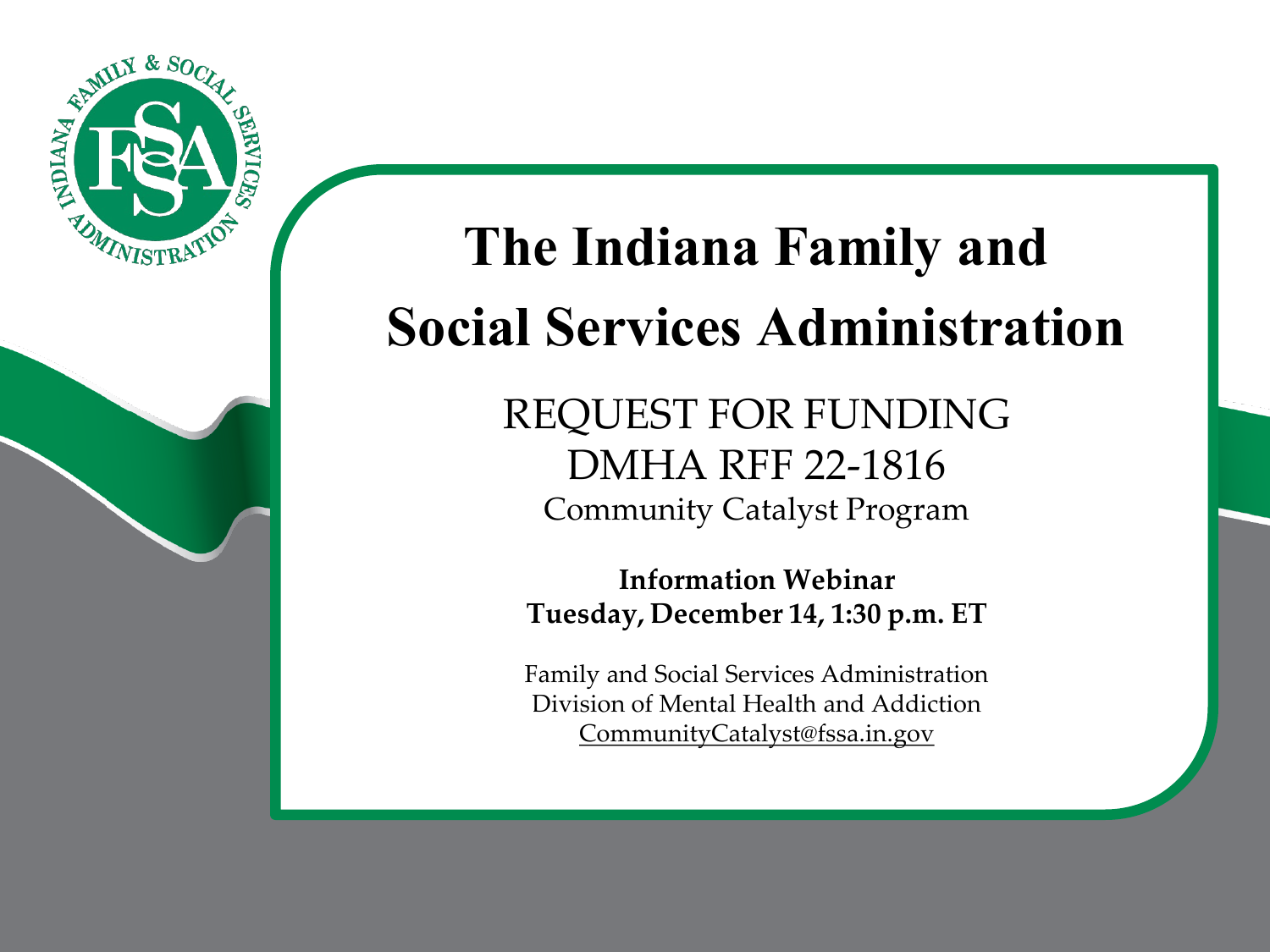

## **General Information**

- All information supplied in this webinar can be located in the RFF.
- This webinar is not intended to be a comprehensive summary of the Request for Funding (RFF). Applicants must read DMHA RFF 22-1816 for details.
- This webinar PowerPoint will be posted on DMHA's grant website.
- Each slide has a reference to applicable RFF sections.
- Please hold questions until the end of the webinar.
	- − *Any verbal response is not considered binding; respondents are encouraged to submit any question formally in writing if it affects the proposal that will be submitted to the State.*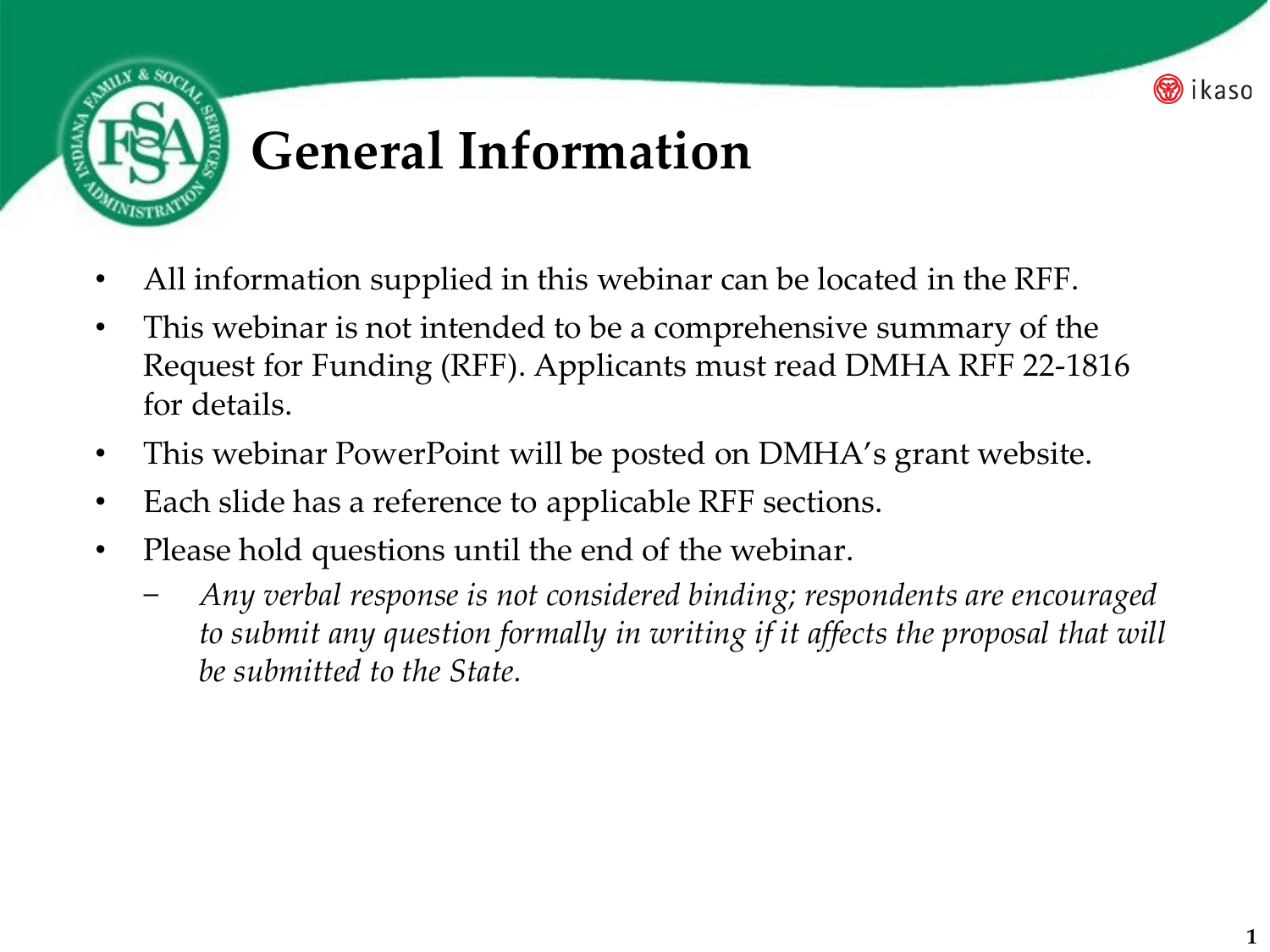

# **Agenda**

- DMHA Grant Overview
- **Grant Application Components**
- Grant Application Support
- Question and Answer Session

**B**ikaso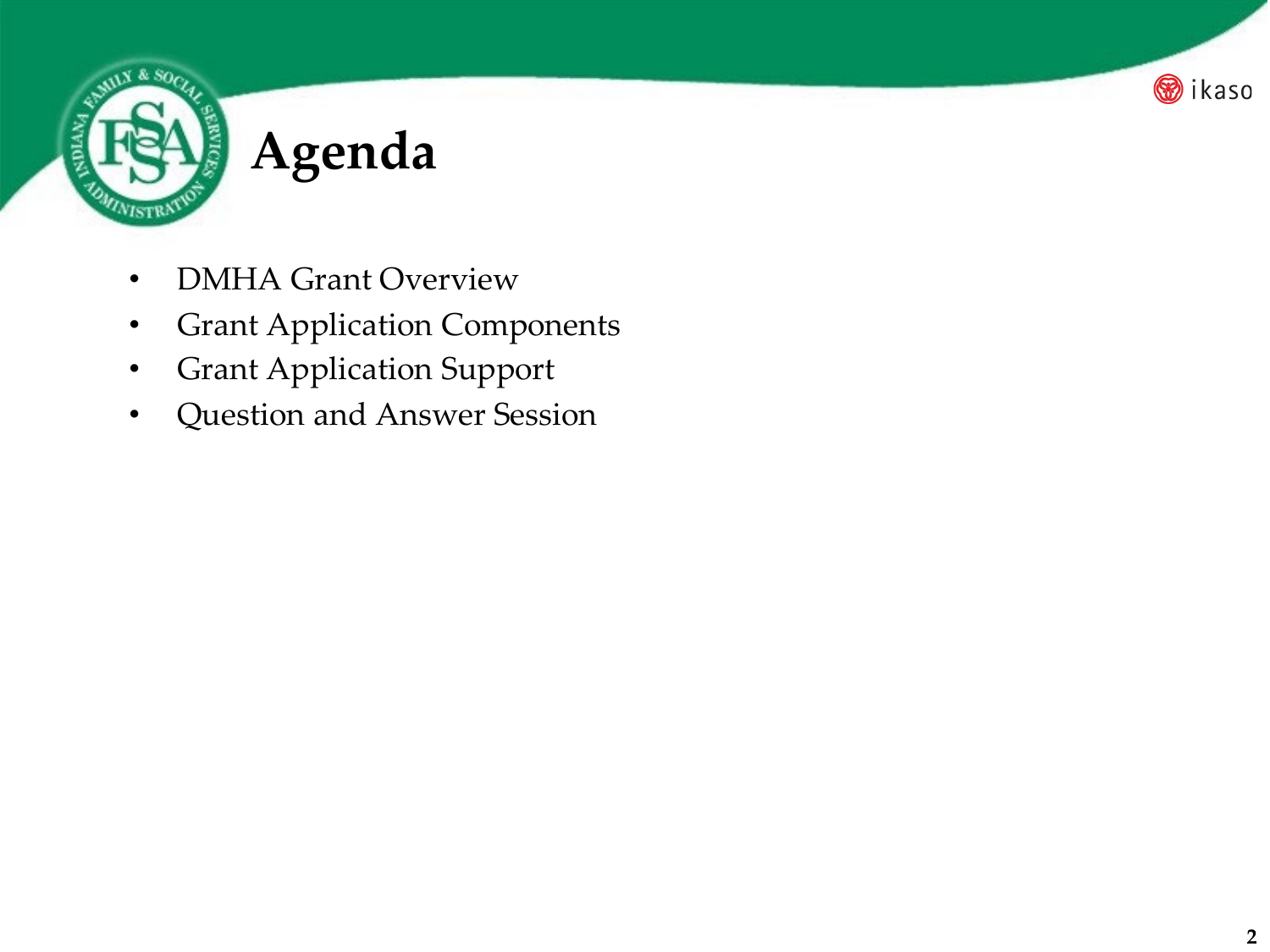

# **DMHA Grant Overview**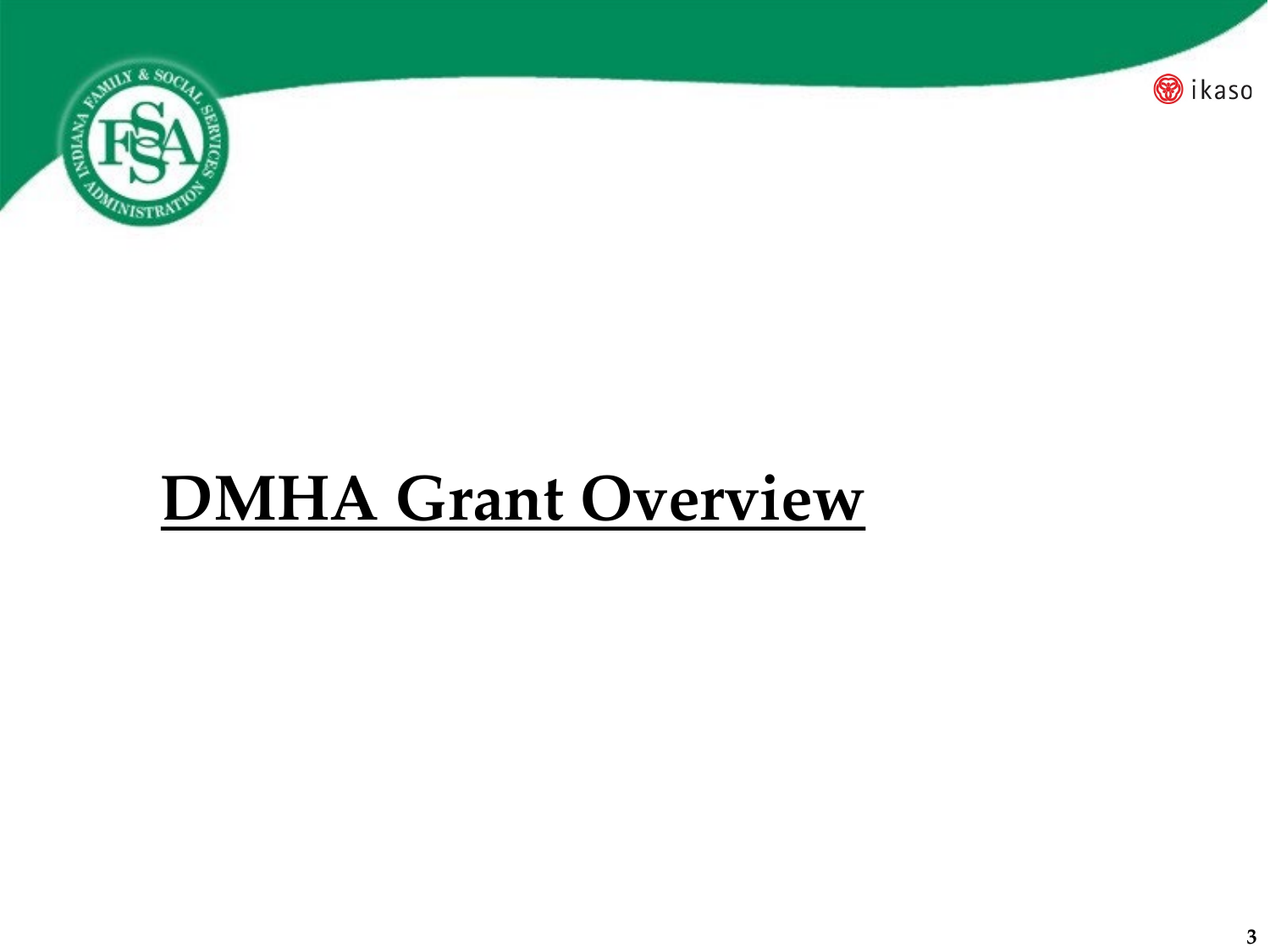



- House Enrolled Act (HEA) 1001 of the 2021 legislative session appropriated federal coronavirus relief funds from the American Rescue Plan Act (ARPA) to the Indiana Family and Social Services Administration (FSSA), in consultation with the Indiana Department of Health (IDOH), to address mental health needs across the state.
- As part of the Coronavirus response legislation, the Division of Mental Health and Addiction (DMHA) is making available a one-time federal funding opportunity to improve mental health and substance use disorder outcomes in Indiana.
- This Grant Program, the Community Catalyst Grant Program, aims to promote innovative, collaborative, and sustainable locally and community driven responses to mental health and substance use disorder issues.
- See RFF Section I.A for more details.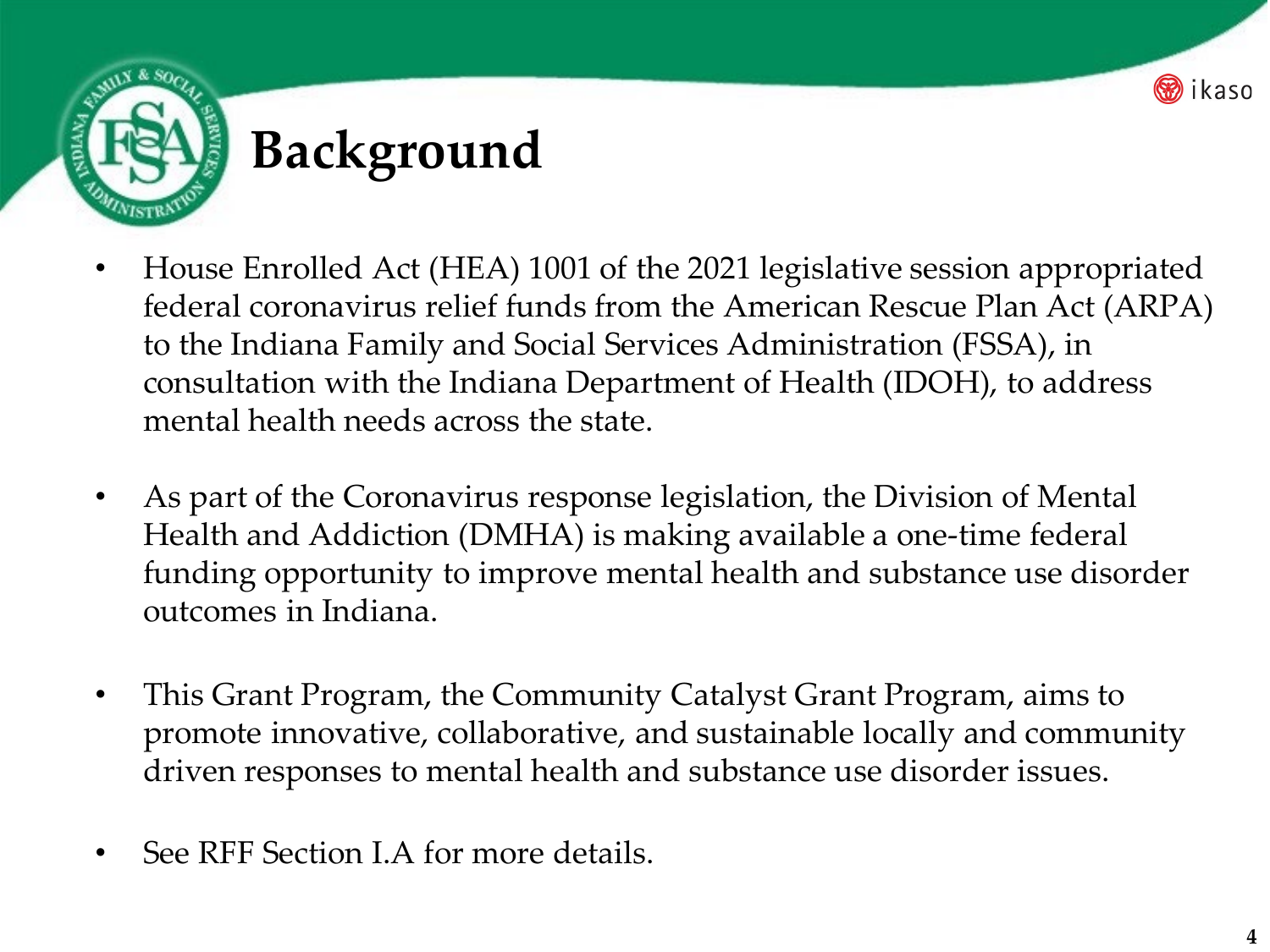



#### **RFF Objectives**

The Priorities of this RFF are to enhance the quality, integration, and access of mental health and substance use disorder prevention, treatment, and recovery services across Indiana.

- Applicants should address one or multiple of the DMHA's Priorities (quality, integration, access) in their proposal for a program or initiative.
- Applicants are encouraged to submit innovative proposals for new or expanded programming that address primary prevention, equity, and/or aim to address or reinvent current or existing services and systems.
- Proposals will be evaluated with the following considerations:
	- Long-term sustainability
	- Innovation
	- Connection to DMHA mission/vision
	- Demonstrated cultural competency
	- Proposed outcomes
	- Connection to research-supported interventions and use of best practices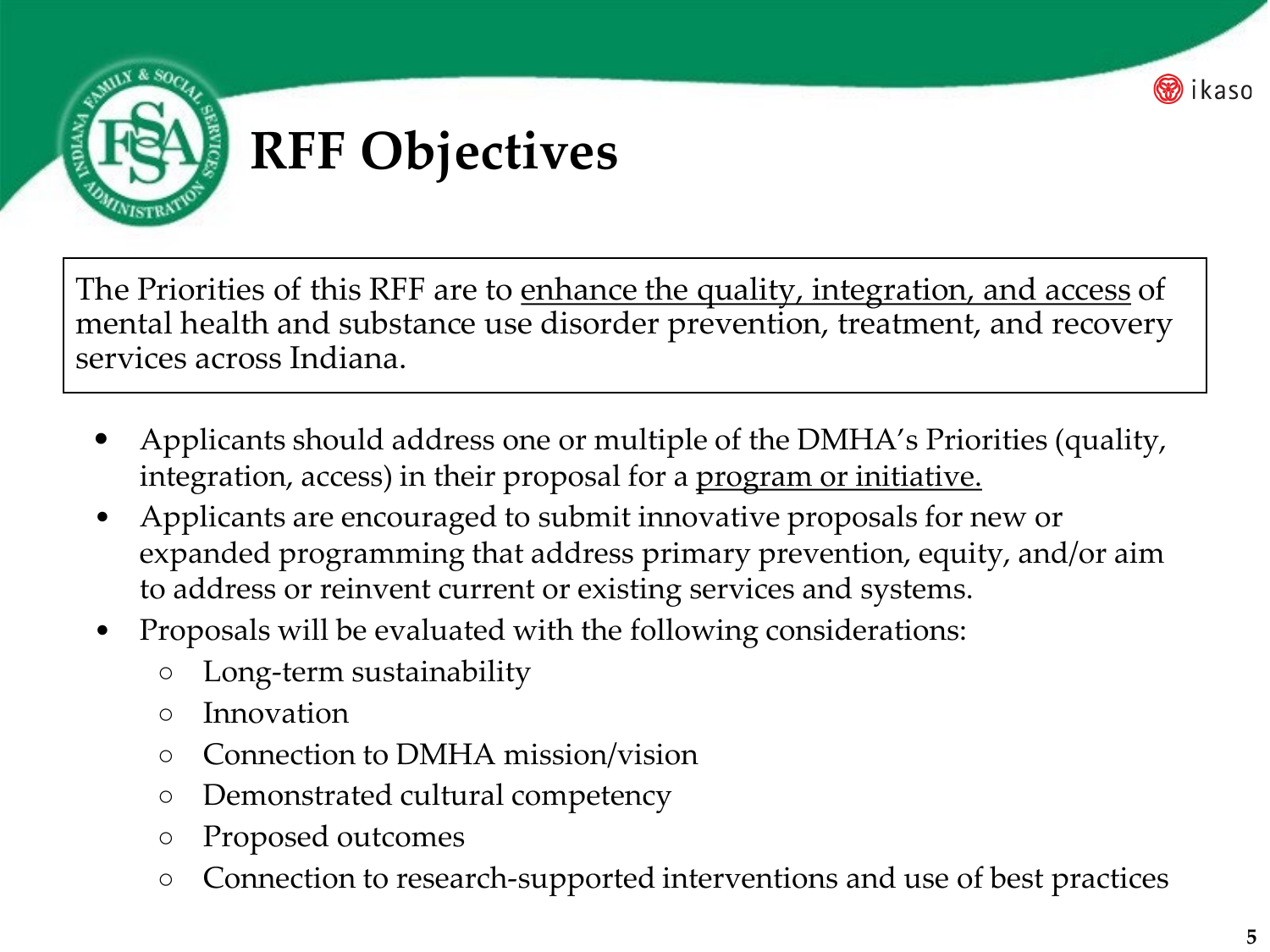

#### **Focus Areas and Priority Populations**

Proposals that address the State's Focus Areas and Priority Populations will be afforded special consideration through the availability of Priority Points.

- In alignment with HEA1001 legislation, proposals that address one or multiple of the following Focus Areas may be awarded up to five points:
	- Criminal Justice
	- Crisis Response
	- Children and Adolescents
- In alignment with federal ARPA requirements to use funds to advance equity and report on how equity is being addressed, proposals that are designed to intentionally address needs and the equitable delivery of care in one or multiple of the following Priority Populations may be awarded up to five points:
	- The Black, Indigenous, or People of Color (BIPOC) Community
	- The Lesbian, Gay, Bisexual, Transgender, Queer + (LGBTQ+) Community
	- The Rural Community
	- Youth who have experienced significant trauma
	- People who have significant need around Social Determinants of Health (SDOH)
	- Victims of domestic violence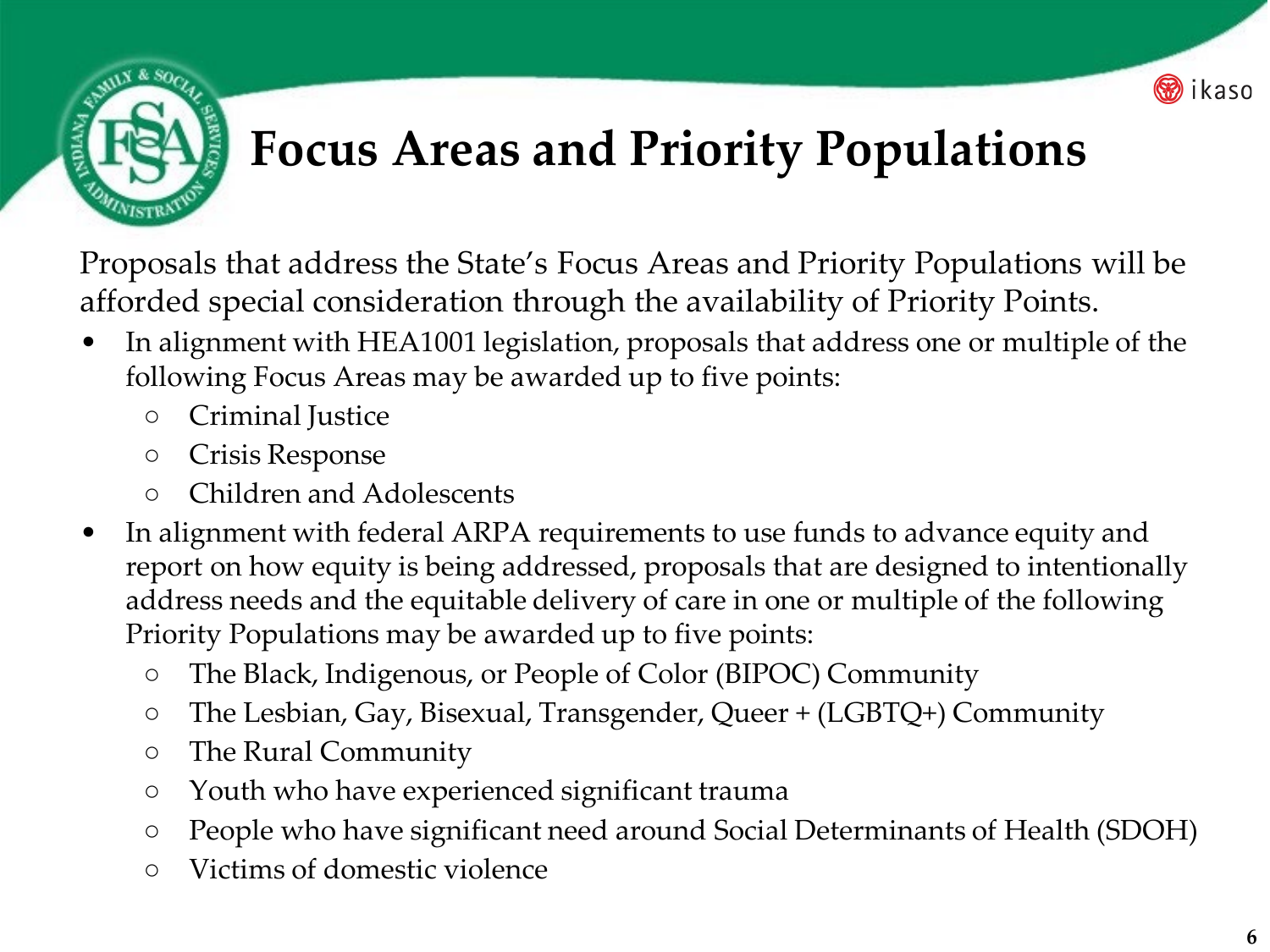



# **Eligible Applicant**

Applicant must be one of the following types of entities <u>AND</u> must provide or oversee the provision of mental health and/or substance use disorder services:



**OR**



Unit of local government

#### **OR**

3) | Healthcare system

The State is seeking two types of applicants for this RFF:

- **1. Individual entities**
- **2. County/community coalitions** 
	- Coalitions must be in geographic proximity to one another and include one or more eligible entity acting as the prime grantee and fiscal agent for the coalition
	- Non-eligible entities may apply as part of the coalition as sub-grantees

See RFF Section II.B for more details.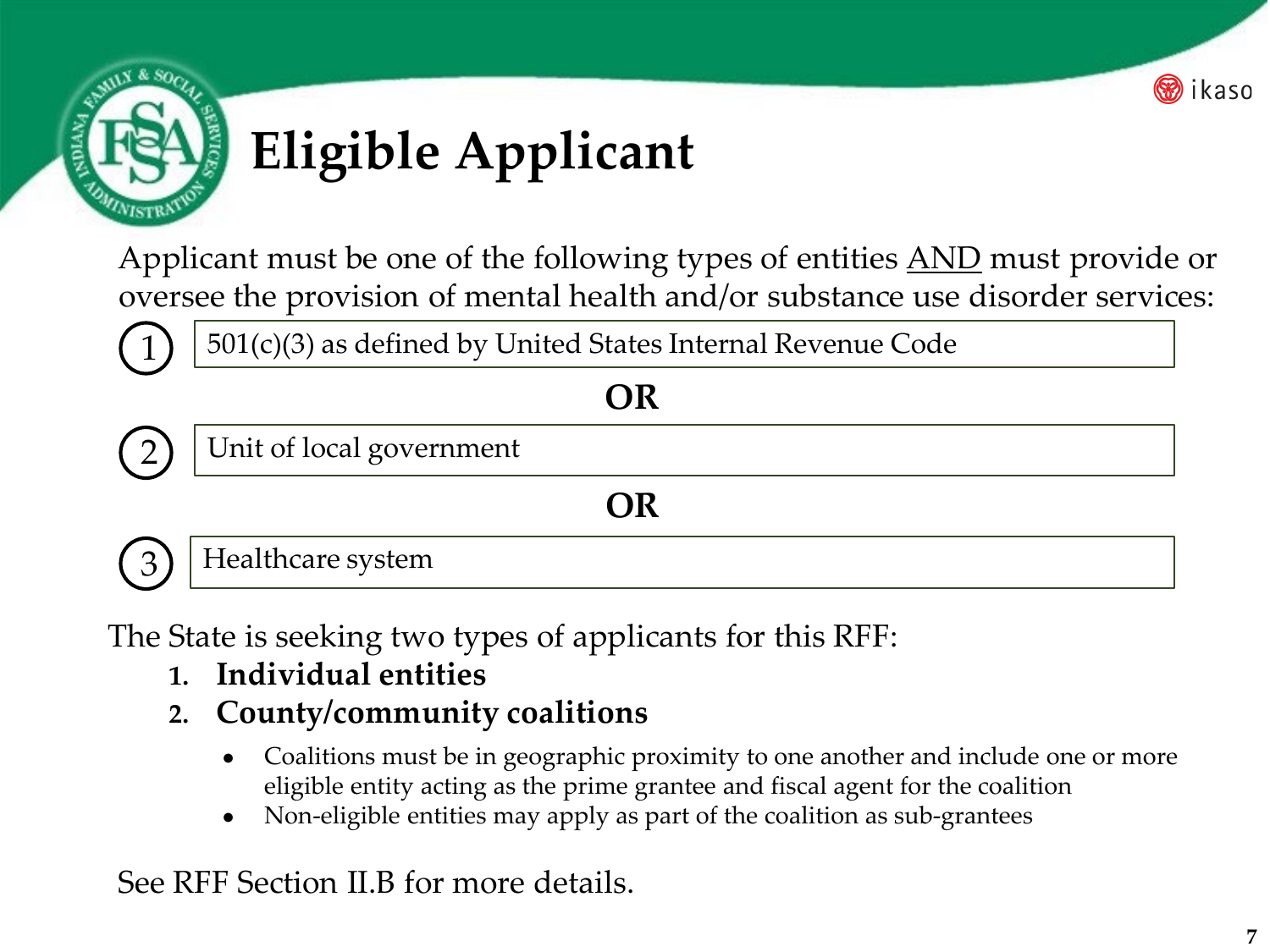



# **Applicant Information**

- All grants are expected to begin on July 1, 2022 and funds are to be used through December 31, 2024.
	- The grant may be effective beyond this time at the State's discretion; however, applicants should focus their projects on the established timeframe of this grant.
- More than one application may be received from the same geographic region (city, county, community).
- Applicants must be prepared to track and show how State objectives, including but not limited to the RFF Objectives, were met.
- See RFF Section II.A and II.E for more details.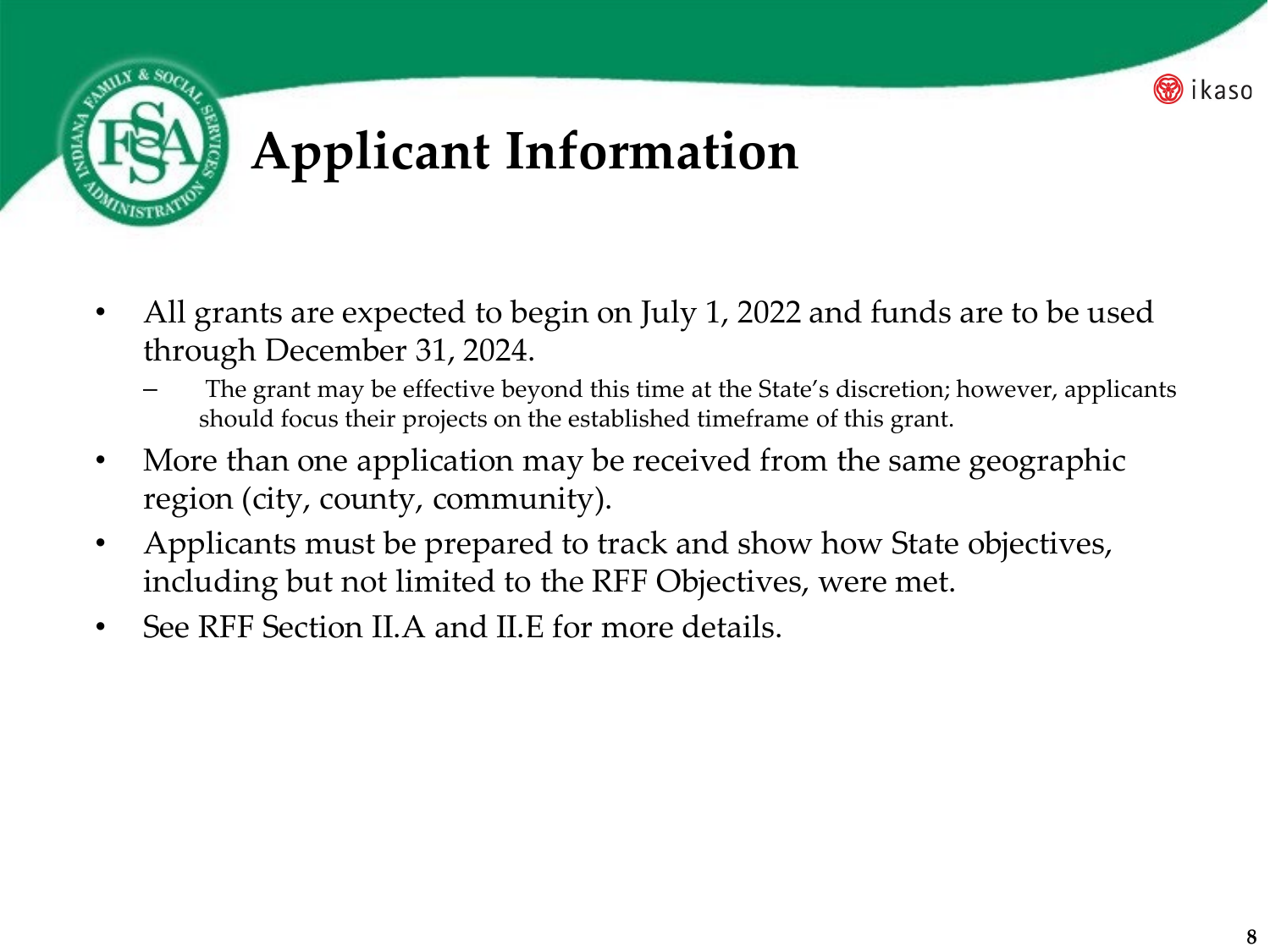

#### **Grant Payments**

- Funds from the grant will be provided as a combination of reimbursements and upfront payment for approved grant budget items as allowed by Indiana Code 12-8-10-7.
	- If the awarded grant amount is \$50,000 or more, applicants can receive up to 1/6 (16.67%) of their total grant amount as an upfront payment.
	- If the grant is  $\underline{\text{under $50,000}}$ , applicants can receive up to  $1/2$  (50%) of their total grant amount as an upfront payment.
	- The remainder of the grant will be provided through reimbursements by the State.
- If the applicant is an individual entity, grant payments will be disbursed directly to the entity. If the applicant is a coalition, grant payments will be disbursed to the prime grantee for distribution to the sub-grantees.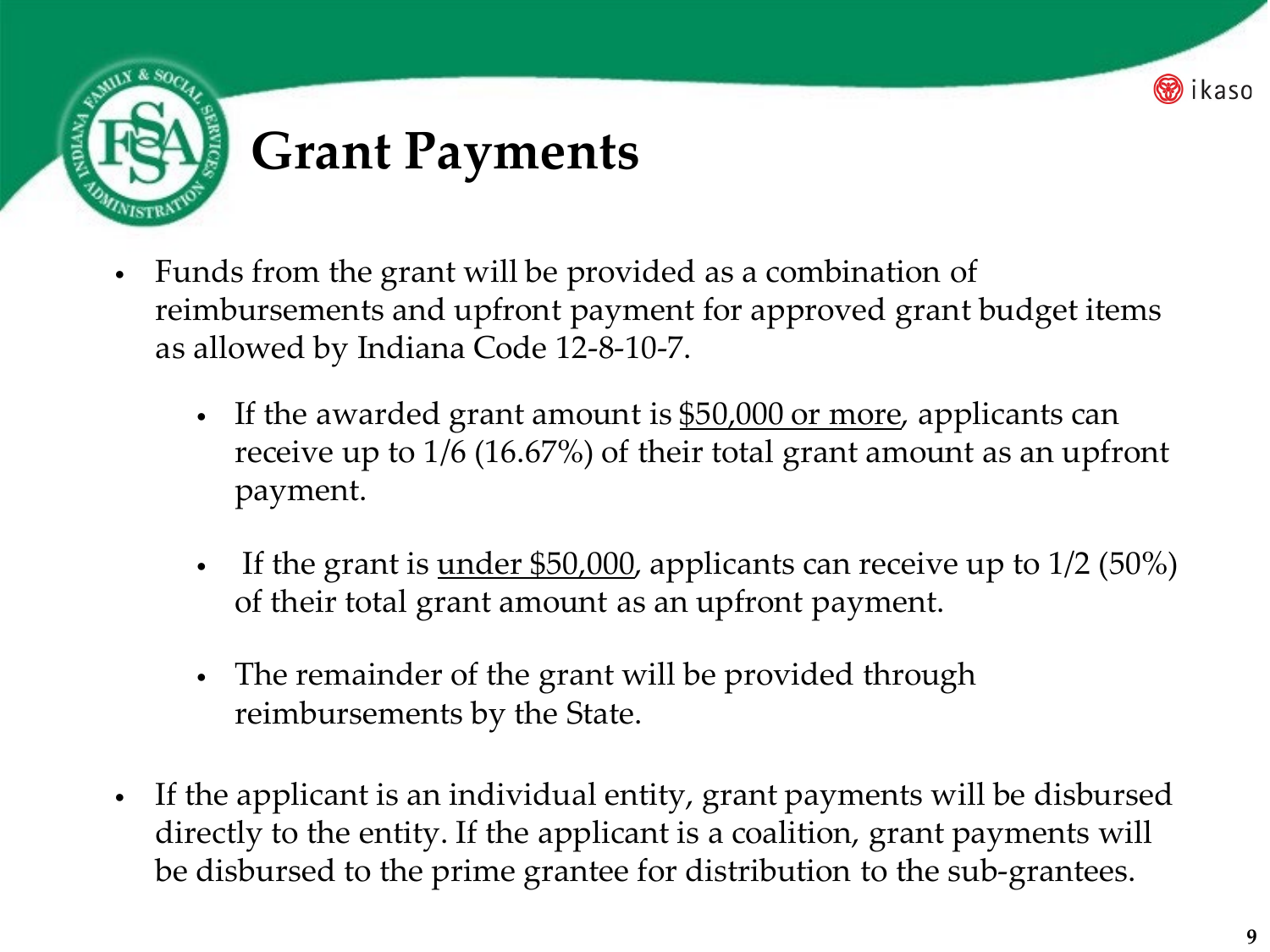

## **Key Performance Indicators**

- Grantees will be required to define and measure performance in accordance with set performance indicators for the project.
- All applicants are required to propose <u>at least two</u> Key Performance Indicators (KPIs) that are measurable, attainable, and time-limited.
	- KPIs should be outcomes-driven metrics and measure success/progress beyond output metrics (*i.e.*, beyond "number served" metrics).
- Examples of acceptable KPIs include:
	- − *Divert 250 individuals from jail and into mental health or substance use disorder treatment.*
	- − *Decrease recidivism rates to below the average community rate.*
	- − *50 children with serious emotional disturbance receiving wraparound treatment.*
	- − *65% of children receiving enhanced services will meet one or more of their treatment goals compared to typical treatment levels.*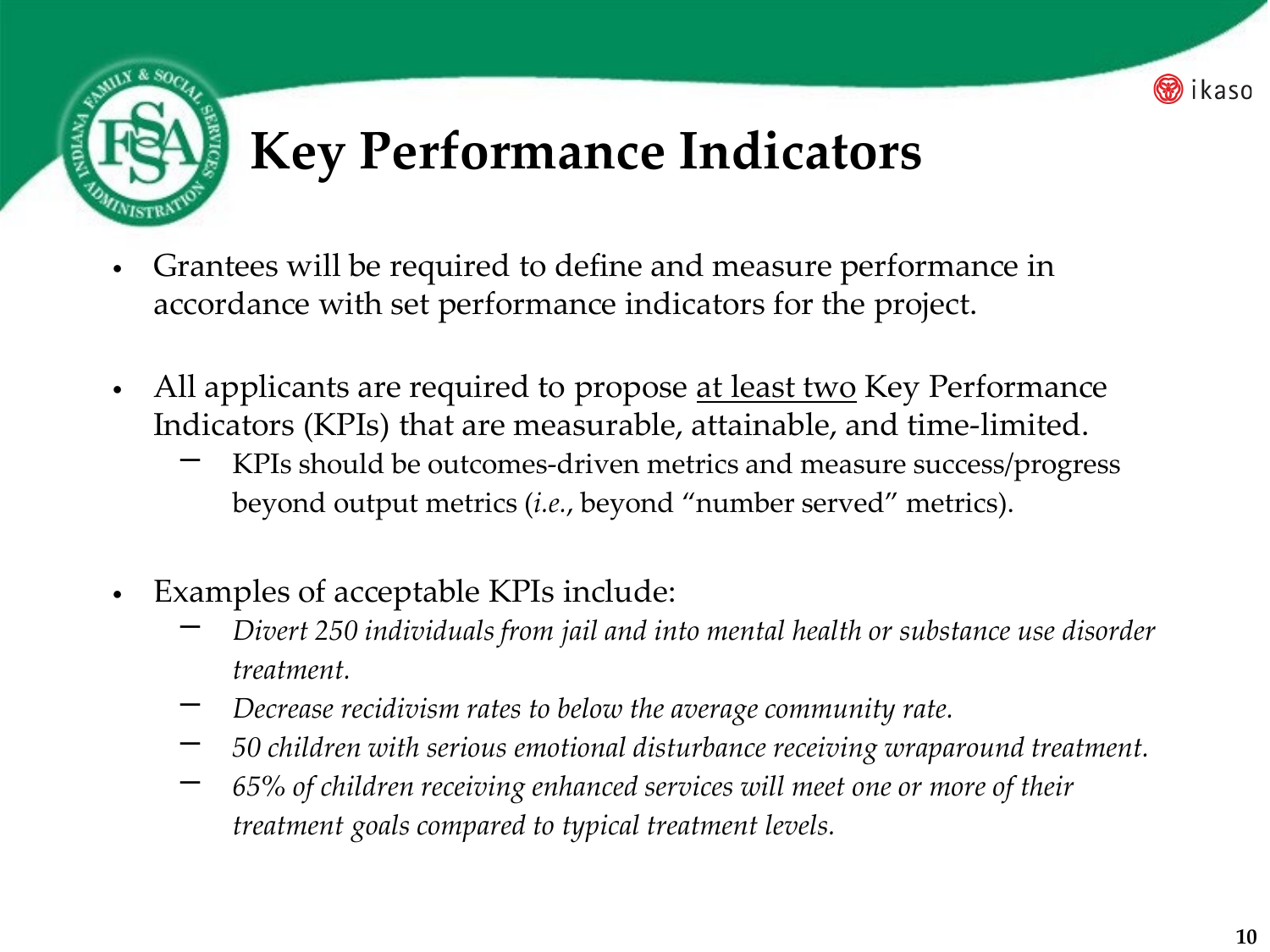



## **Matching Funds**

- Applicants are encouraged to seek and secure a monetary grant match from local government or other stakeholders who will benefit from the community improvement associated with this grant.
- Each grant matching entity needs to demonstrate its understanding of the KPIs, the grant match amount to be provided, and its commitment to providing the match through a **grant match commitment letter**.
- The total grant match amount will be subtracted from your total grant budget to dictate the grant amount provided by the State.
- A Respondent's grant match(es) will be factored into their application's evaluation and may make an application eligible for Priority Points.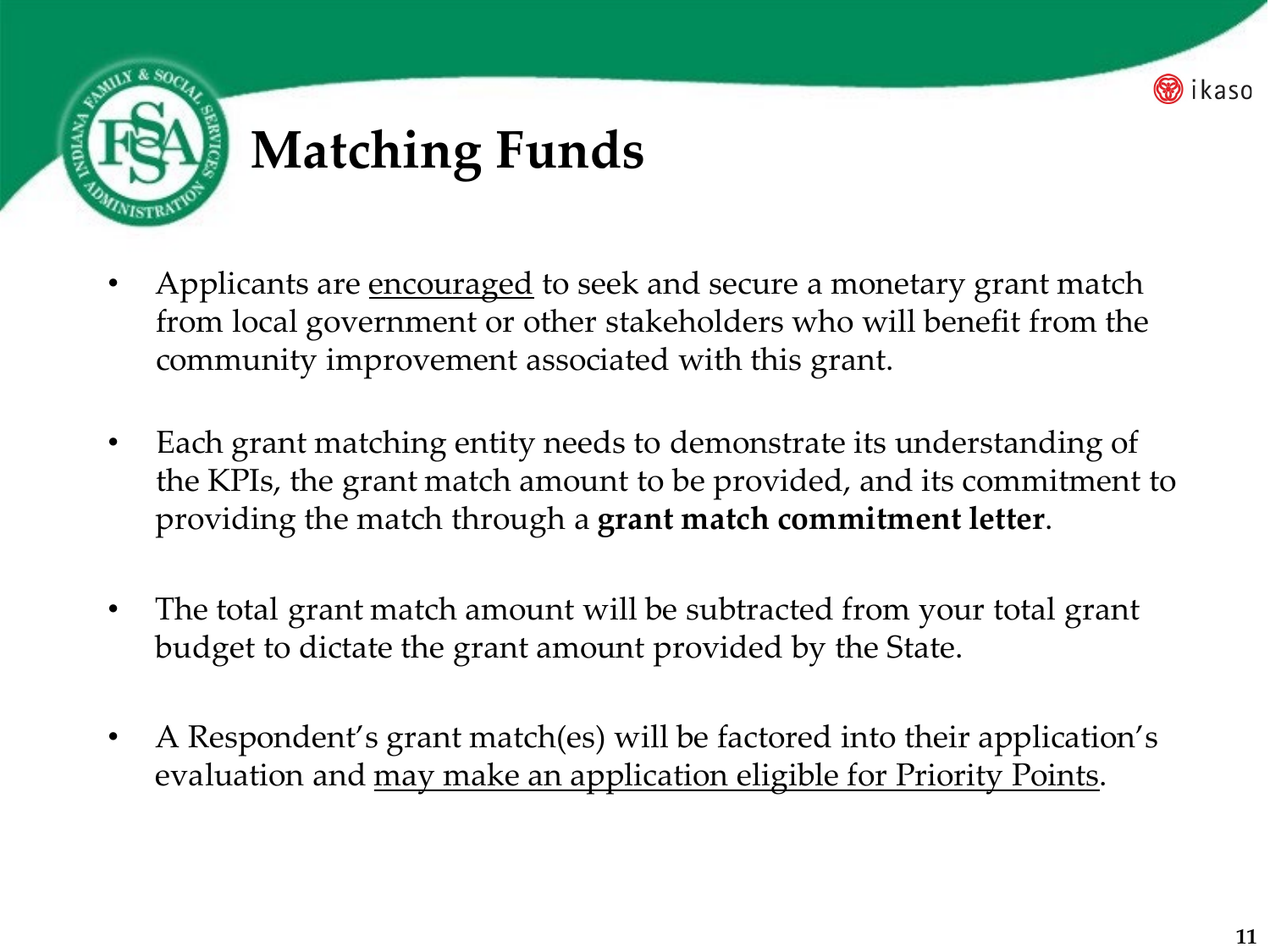

# **Key Dates**

WIST

| Date                 | Event                                                                          |  |
|----------------------|--------------------------------------------------------------------------------|--|
| December 1, 2021     | RFF posted online                                                              |  |
| December 14, 2021    | First Application Information Webinar at 1:30<br>p.m. ET                       |  |
| January 19, 2022     | Second Application Information Webinar at<br>$2:00$ p.m. ET                    |  |
| January 20, 2021     | Application questions due to State by 5 p.m.<br>ET                             |  |
| January 28, 2022     | Approximate answers to questions posted<br>(subject to change based on volume) |  |
| <b>March 1, 2022</b> | RFF proposals due at 5 p.m. ET                                                 |  |
| May 2, 2022          | Approximate award decisions release date*                                      |  |
| July 1, 2022         | Approximate grant effective date*                                              |  |

See RFF Section II.I for more details.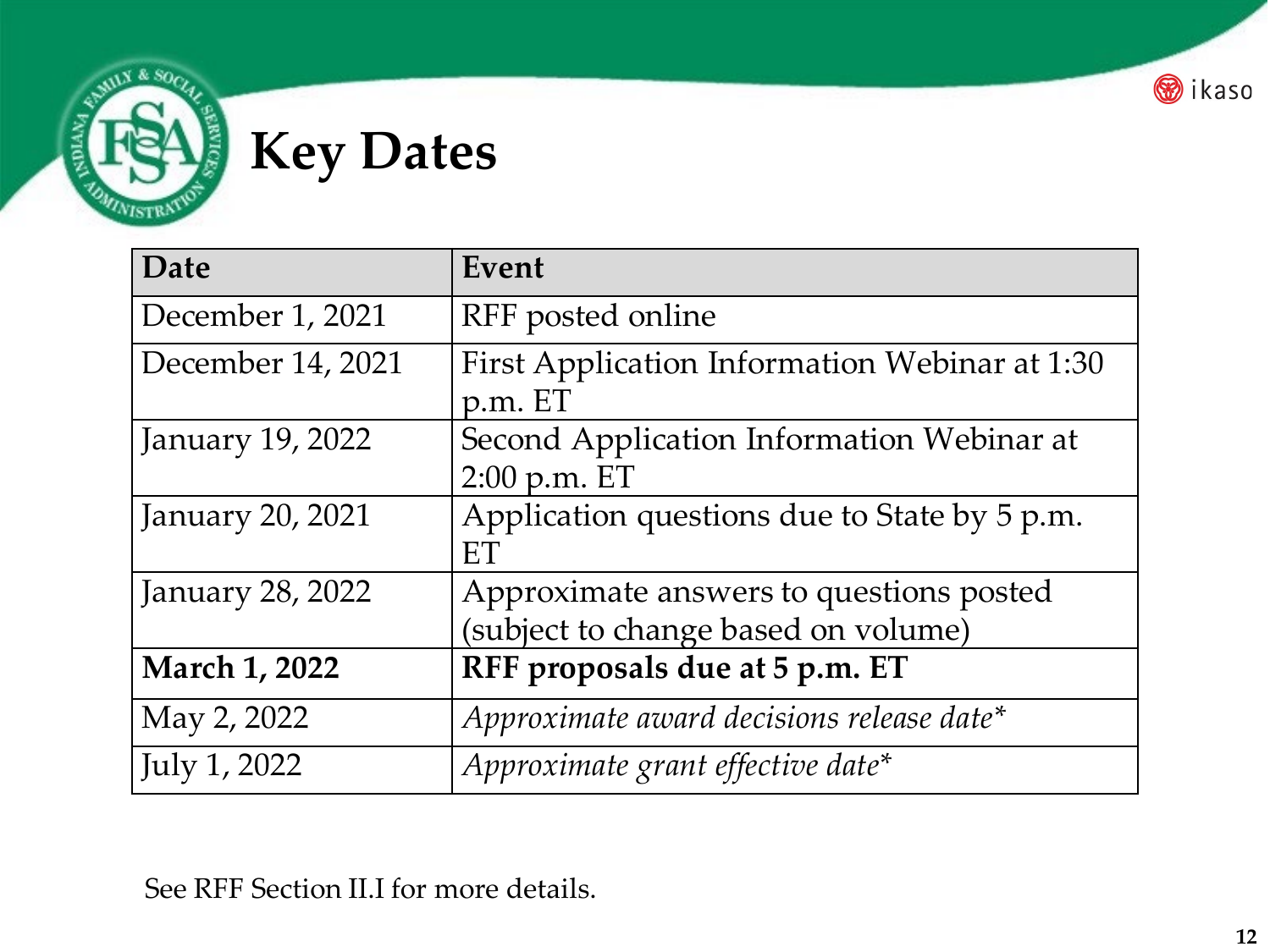

## **Other Opportunity – Accelerator Program**

- In parallel to the Community Catalyst RFF, DMHA is making available a one-time federal funding and technical assistance opportunity for grassroots organizations embedded within their communities that offer mental health and/or substance disorder services.
- This Program, the Accelerator Program, aims to enhance the financial sustainability, capacity, and reach of resource-constrained grassroots organizations providing critical locally and community driven services.
- Grassroots organizations selected for the Accelerator Program will receive ongoing technical assistance from a DMHA partner to support the effective use of grant funds including building organizational infrastructure and capacity, developing long-term sustainable business strategies, and identifying and applying for future grants.
- The Accelerator Program opportunity will be imminently released. The State encourages Community Catalyst applicants to promote the Accelerator Program to grassroots organizations in their communities.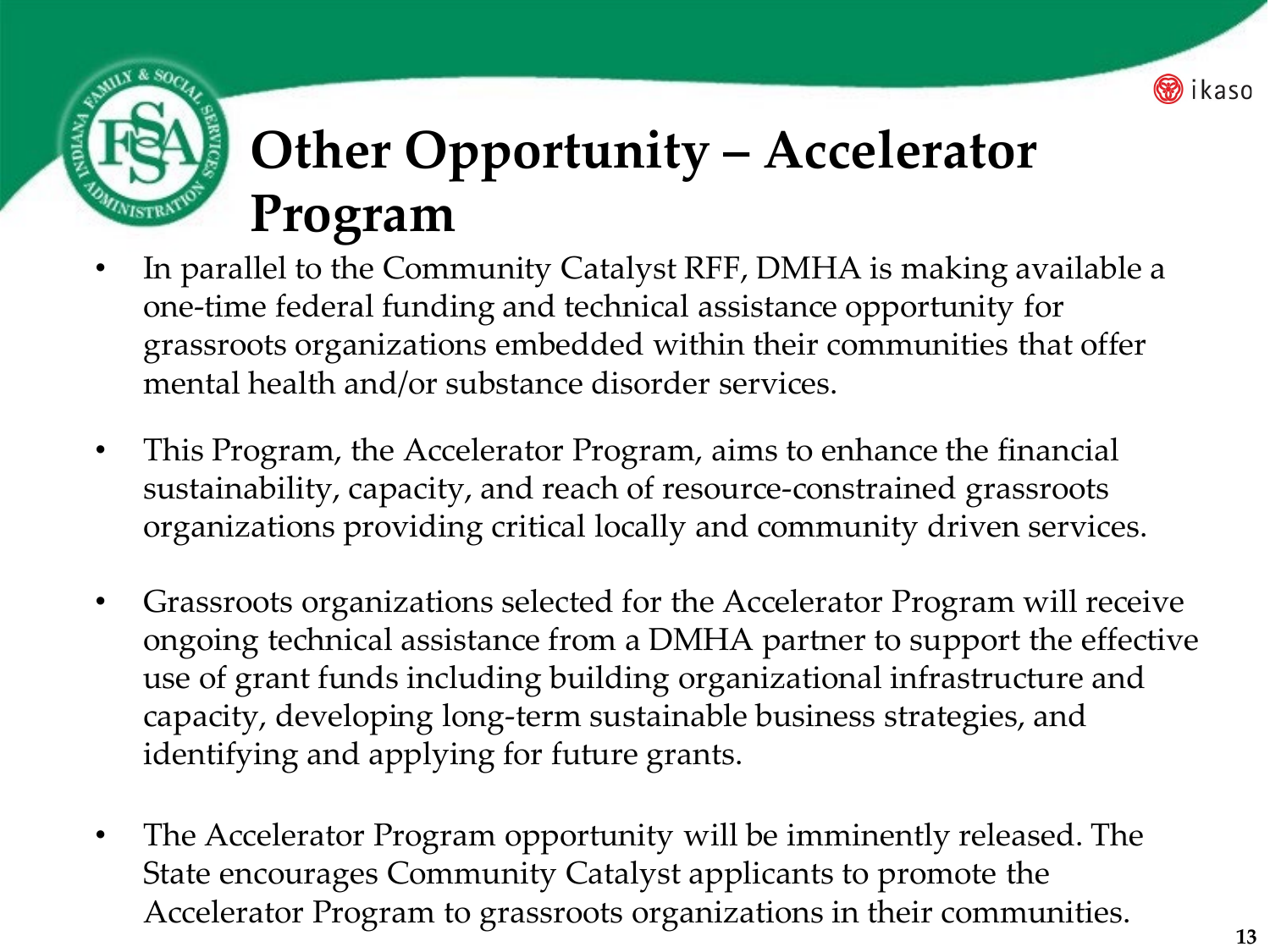

# **Grant Application Components**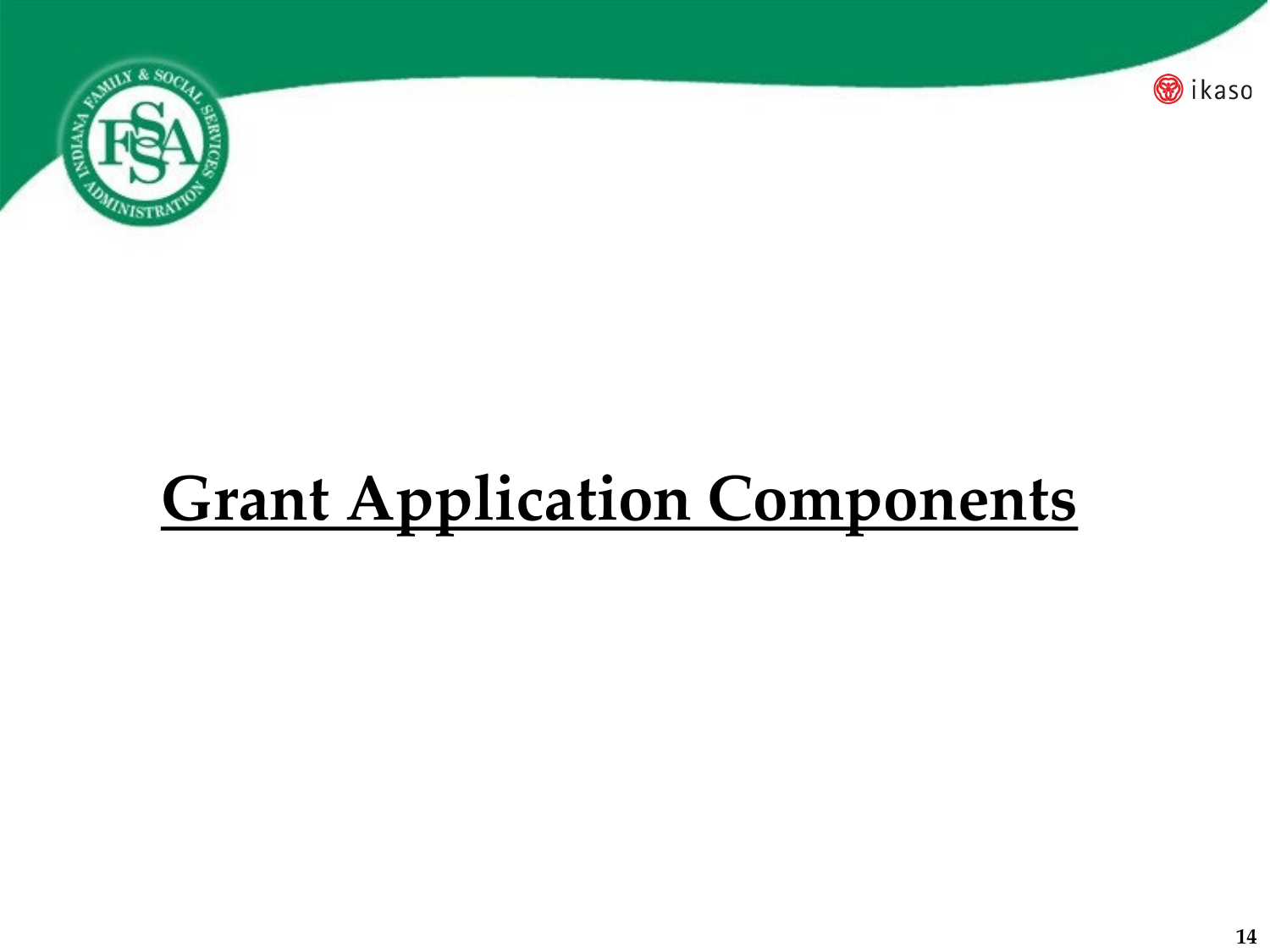



# **Application Components**

#### **Grant Application Components**

**Technical Proposal**

- 1. Basic Applicant Information
	- a. Signature by an authorized representative
		- For coalitions: Executive Director/CEO or President of the Board of **Directors**
		- For individual providers: Facility owner or program director
	- b. Community Partner Form (Attachment A)
- 2. Community Need and History
- 3. Community Engagement
- 4. Program Plan
- 5. Grant Funding/Match/KPIs
	- Grant Match Commitment Letter(s) from Grant Matching Entity/Entities
- 6. Sustainability Plan

See RFF Section II.H for more details.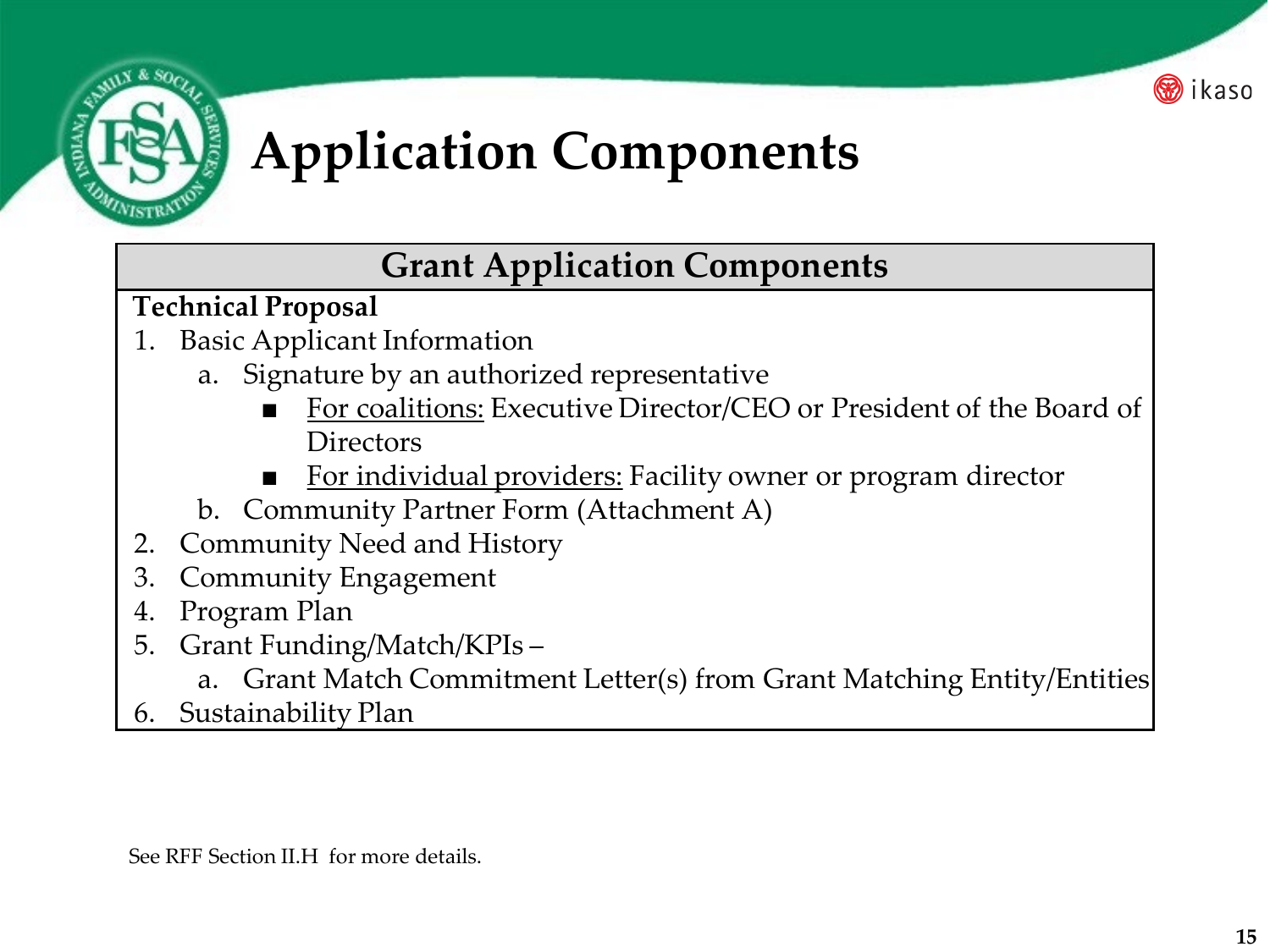



# **Application Components (cont'd)**

#### **Grant Application Components**

#### **Grant Budget Proposal**

• A completed Grant Budget Proposal (Attachment B) and Grant Budget Narrative must be submitted. The applicant must describe other grant awards it has received within the past 18 months.

#### **Priority Points**

- 1. Grant Funding Matching Amount
- 2. Investment in Focus Areas
- 3. Equity Focus and Investment in Priority Populations

See RFF Section II.H for more details.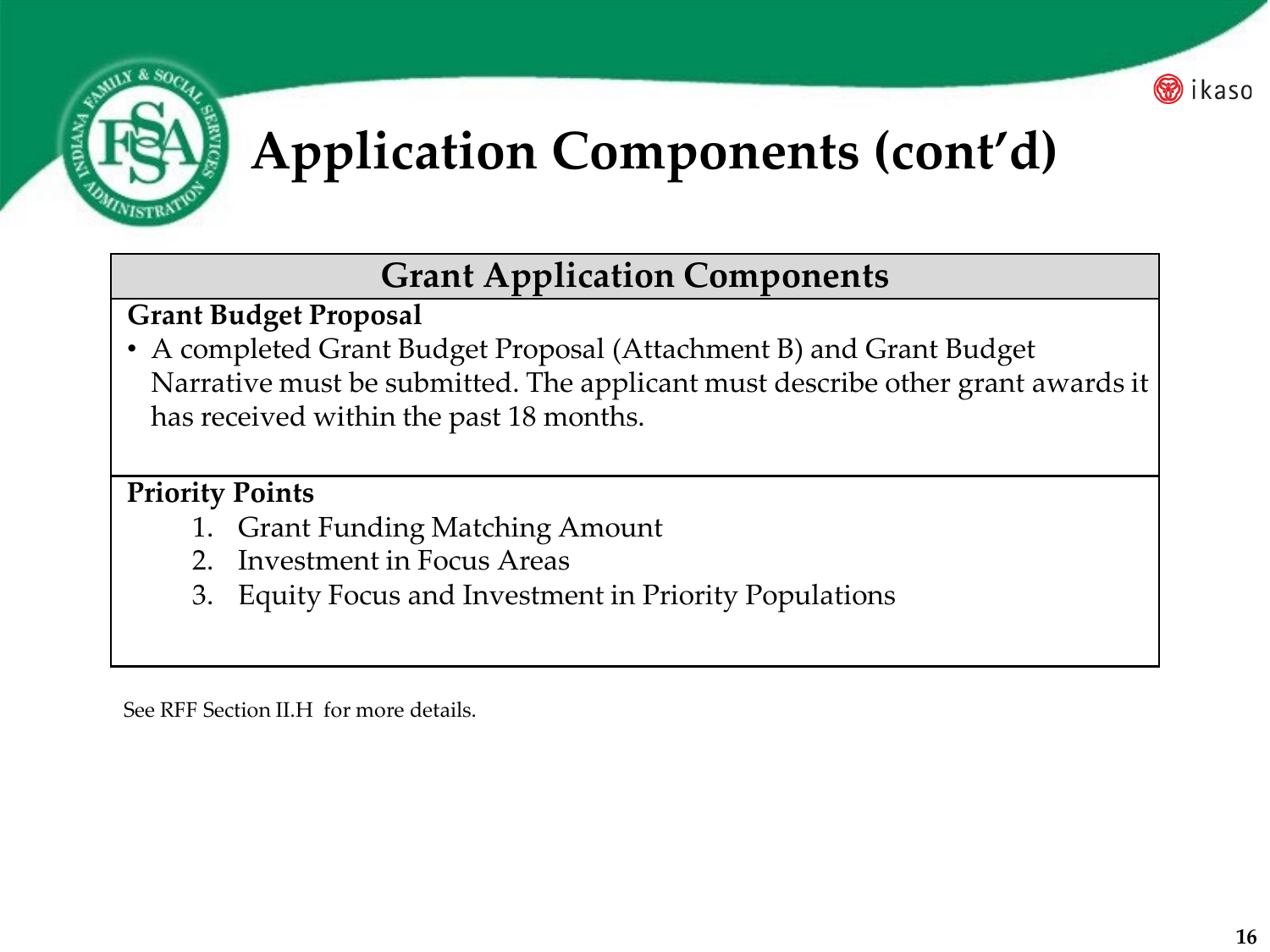

# **Technical Proposal**

- Applicants should provide narrative responses to all questions within 12,500 words.
- Applicants must provide a summary of their community's overall "need" for the programming that is being proposed. This includes a description of community needs as they relate to the specific population(s) the proposal programming aims to address. **All applicants shall include their county's suicide rate, regardless of whether their proposal specifically addresses suicide or crisis response.**
- All applicants shall provide information on community engagement efforts.
- Applicants must provide their plan for implementing their proposed programming by responding to the eleven (11) questions. Applicants should include specific descriptions and dates for how and when the RFF Objectives will be achieved.
- Applicants must describe their grant match and propose two (2) Key Performance Indicators (KPIs) to demonstrate how the proposed programming improves mental health and/or substance use disorder services in their community.
- Applicants must describe how they will sustain their projects, including any ongoing costs such a personnel, after the grant ends.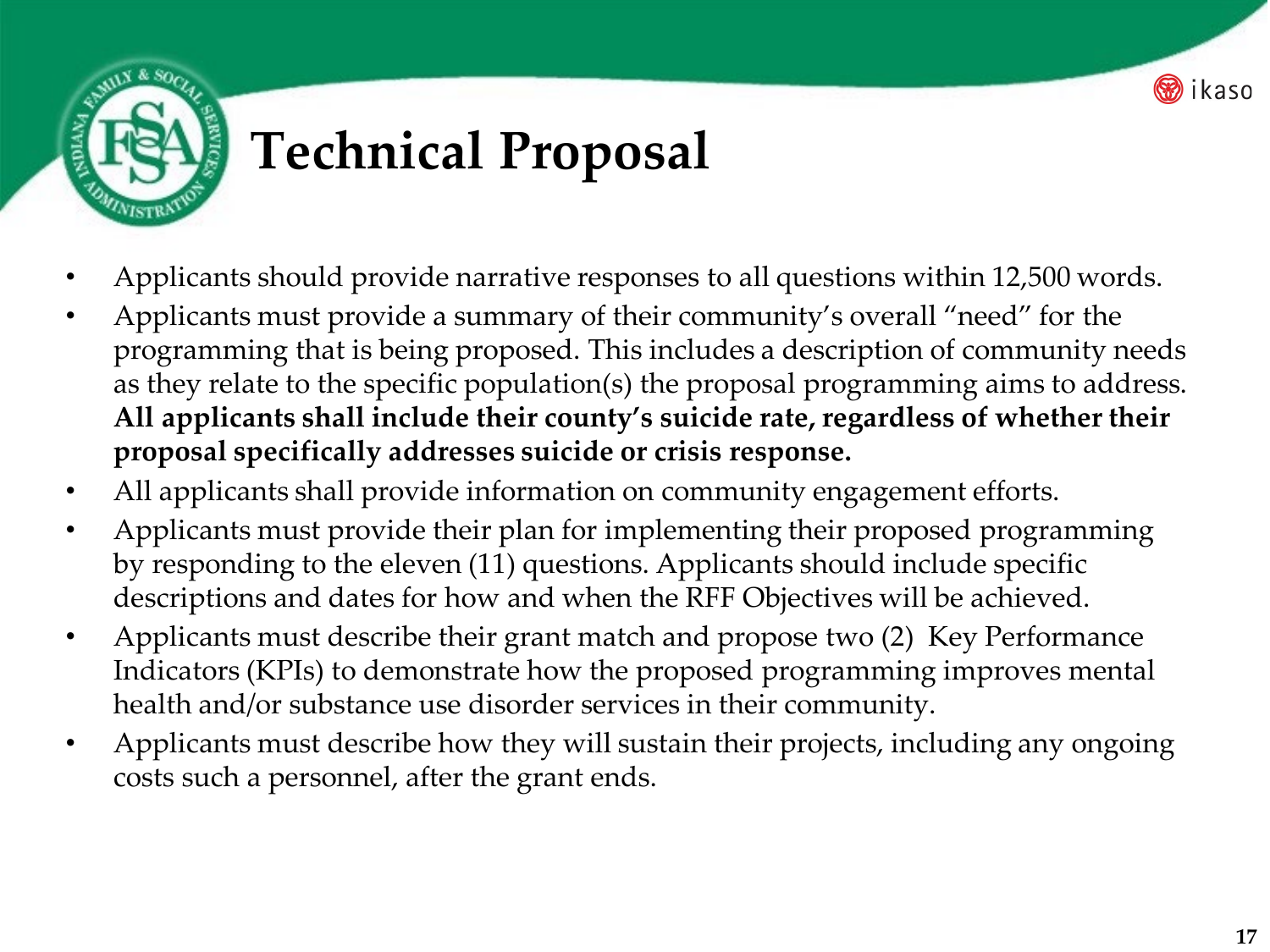



## **Technical Proposal Points**

| <b>Section</b>                          | <b>Title</b>                      | <b>Maximum Points Available</b> |
|-----------------------------------------|-----------------------------------|---------------------------------|
| i.                                      | Applicant Information             | 5 Points                        |
| ii.                                     | <b>Community Need and History</b> | 5 Points                        |
| iii.                                    | Community Engagement              | 10 Points                       |
| iv.                                     | Program Plan                      | 40 Points                       |
| V.                                      | Grant Funding/Match/KPIs          | 10 Points                       |
| VI.                                     | Sustainability Plan               | 20 Points                       |
| <b>Total Technical Proposal Points:</b> |                                   | 90 Points                       |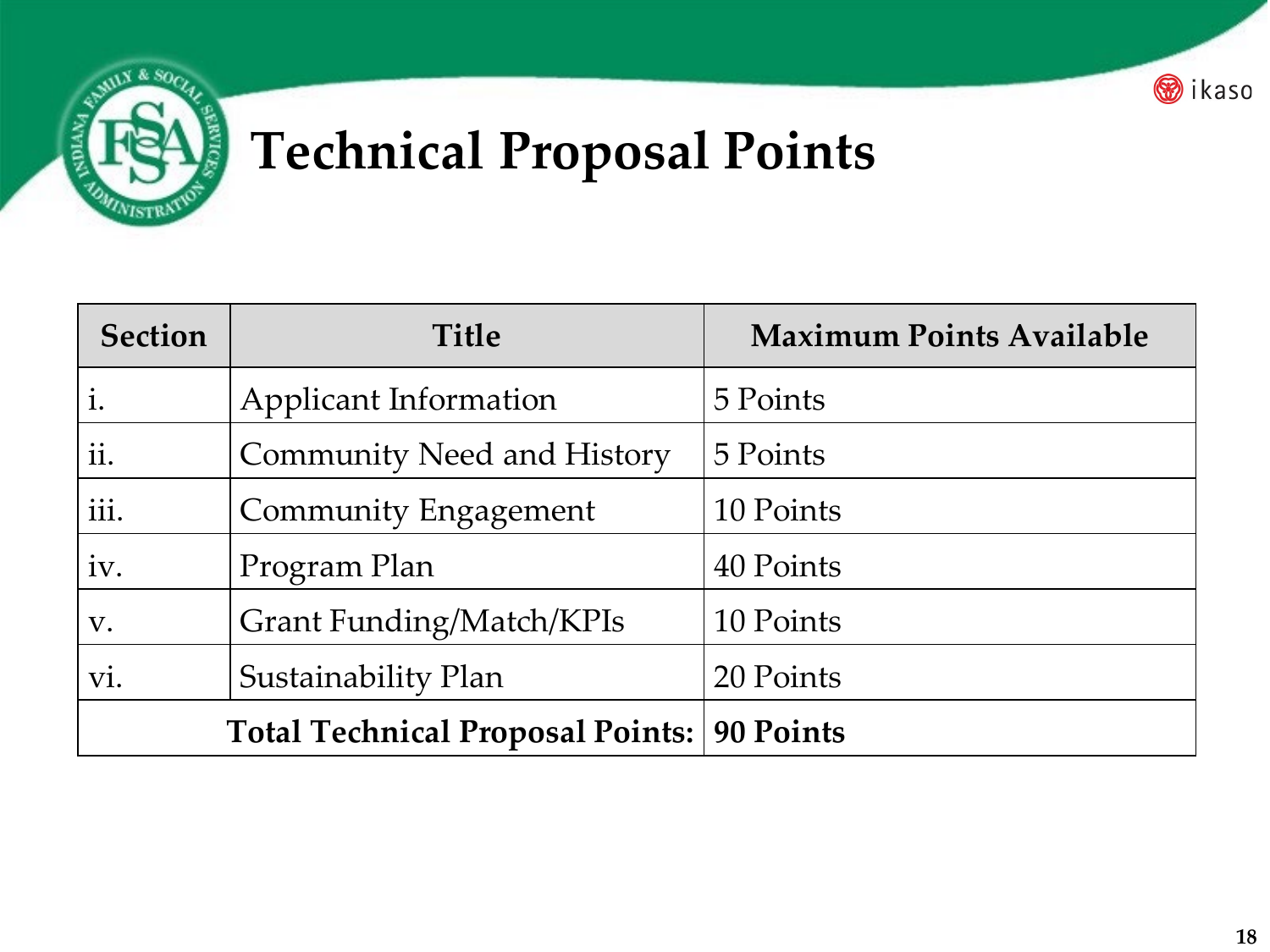



# **Grant Budget Proposal**

- The Grant Budget Proposal (Attachment B) should depict a detailed budget for the total grant amount requested for the proposed project and the full grant match (if received).
	- The total grant match amount will be subtracted from your total grant budget to dictate the grant amount provided by the State.
- The Grant Budget Proposal should be completed based on the instructions within the Excel file.
	- − Applicants should only fill in the yellow shaded cells; all blue cells will automatically populate based on information entered by the applicant.
- The Grant Budget Narrative should provide a narrative explaining the budget and why items in the budget will help achieve the RFF Objectives and implement the program plan.
	- The Grant Budget Narrative should be submitted in Word Document format and be below 2,500 words.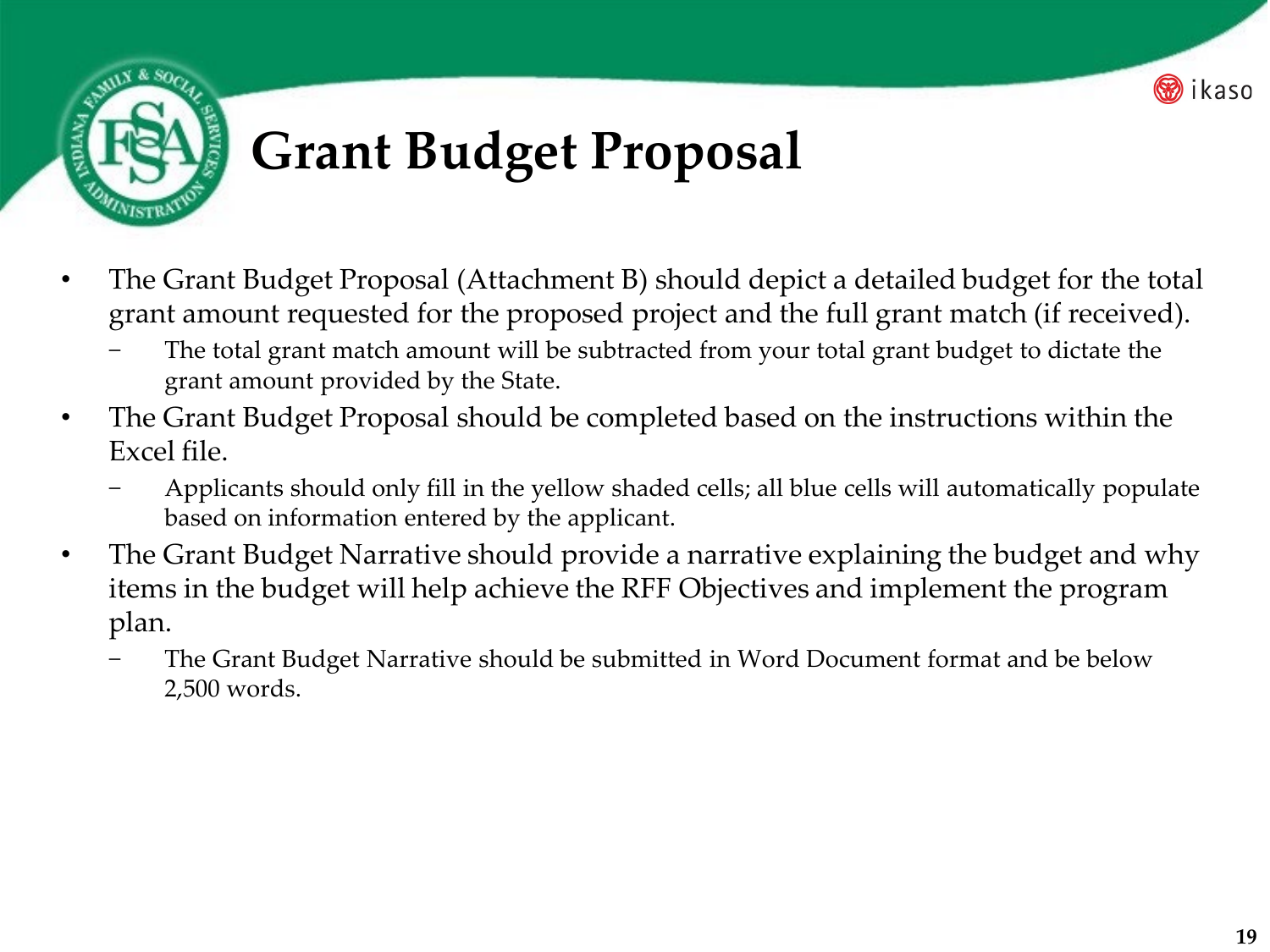

- Applications are due by **5:00 p.m. ET on March 1, 2022**.
- All components of the grant application should be submitted, in electronic format, via email to DMHA's Community Catalyst RFF email account: CommunityCatalyst@fssa.in.gov

<mark>⊛</mark>ikaso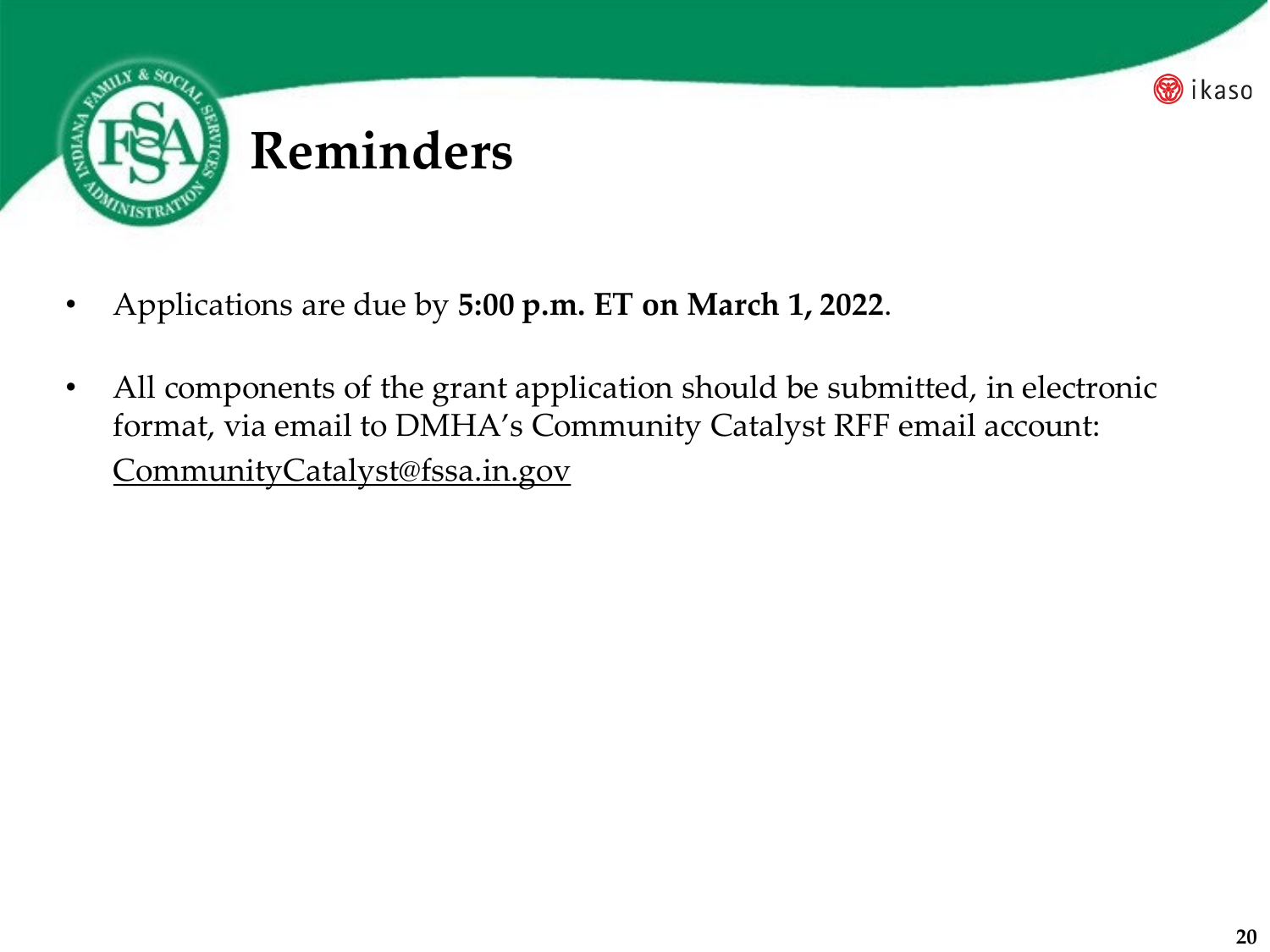

- Any verbal response is not considered binding.
- Respondents are encouraged to submit any question formally in writing by **January 20<sup>th</sup> at 5pm ET** if it affects the proposal that will be submitted to the State.
- All questions/inquiries should be submitted using the Q&A Template (Attachment D) based on the process outlined in Section II.K.

ikaso